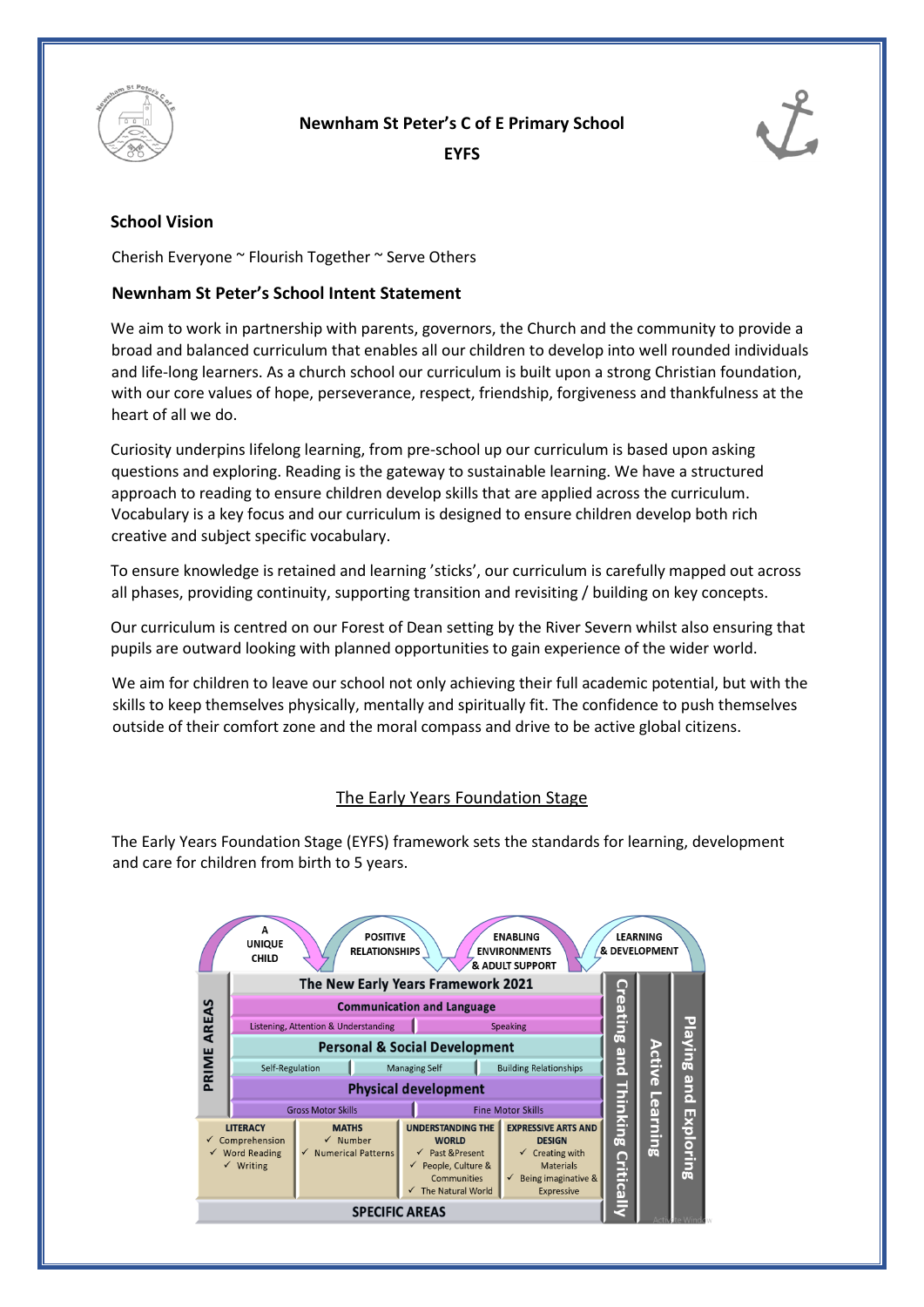#### **Intent – What we want for the children**

At Newnham St Peter's Primary our Early Years Foundation Stage delivers a personalised and tailored curriculum which provides all children with the knowledge, skills and understanding they need to be confident, inquisitive, curious, independent learners and influence their wider thinking across all areas of the curriculum. We believe that providing an education that does all of this gives children the best chance to become well-rounded, happy individuals, ready to succeed in an everchanging world.

We believe that high level engagement ensures high level attainment. We therefore provide an engaging curriculum that maximises opportunities for meaningful cross-curricular links and learning experiences, as well as promoting the unique child by offering extended periods of play and sustained thinking. We follow children's interests and ideas to foster a lifelong love of learning both in and outside of school. Through the experiences our curriculum offers, our children's ambitions and aspirations are unlocked. These experiences allow them as individuals to develop their own passions and interests and become invested in their learning, leading to a sense of drive and motivation which allows them to reach their potential and achieve their dreams.

Learning is carefully planned by the staff with a focus on the Prime Areas of Learning - Communication and Language Development, Personal, Social and Emotional Development and Physical Development. These are woven through all of our learning in all the other 5 areas of learning.

Our core values of respect, hope, perseverance, forgiveness, friendship and thankfulness drive our creative curriculum and underpin all that we do throughout school. Children learn to believe in themselves and be proud of their local community. They understand the importance of their actions and the part they play in the diverse wider world. Through a strong self-belief leading to a positive physical and mental well-being our children are equipped to take risks and overcome any challenges they may face. Children will leave the Early Years as compassionate individuals with a developing understanding that everyone should be valued and respected, therefore preparing them for life in modern Britain.

By the end of the Reception year our intent is to ensure that all children make at least good progress from their starting points and are equipped with the skills, knowledge and independence to have a smooth transition into Year 1.

#### **Implementation – How it will be delivered**

At Newnham St Peter's we encourage children to demonstrate their attitudes and behaviours to learning through the Characteristics of Effective Learning.

Our curriculum is designed to recognise their prior learning by providing first-hand learning experiences and allowing the children to develop interpersonal skills, build resilience and become creative, critical thinkers to enable them to challenge themselves.

Each half term, EYFS staff introduce a new 'I wonder…' statement to provide inspiration for learning, whilst providing the flexibility for children to follow their own interests and ideas.

Children learn through a balance of child-initiated learning, adult directed teaching and focus group teaching. The timetable changes throughout the year to take into consideration the changing needs of the children. Adult directed teaching sessions are followed by small, focused group work. This means the adults can systematically check for understanding, identify and respond to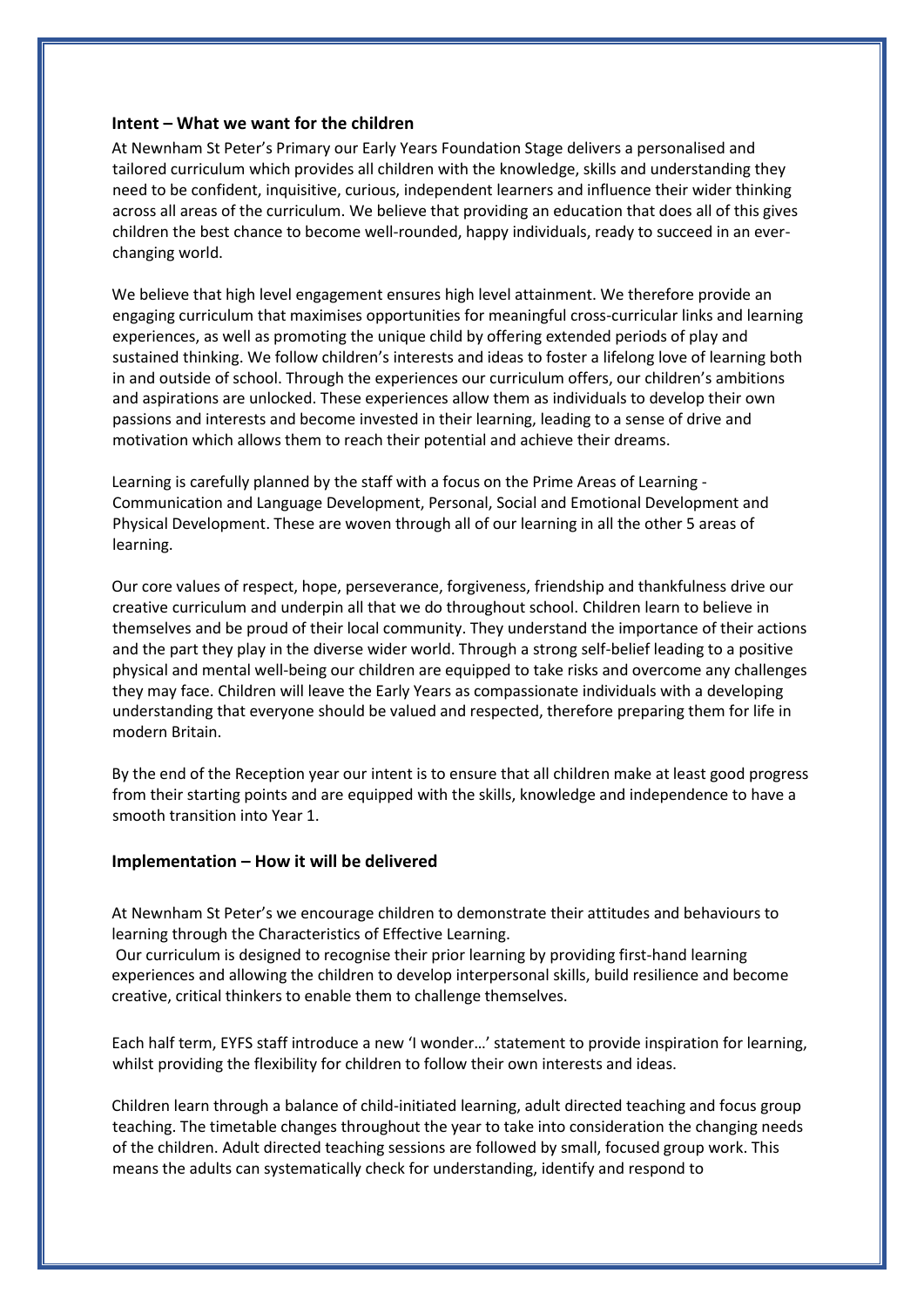misconceptions quickly and provide real-time verbal feedback which results in a strong impact on the acquisition of new learning. Children are provided with plenty of time to engage in 'exploration' throughout the variety of experiences carefully planned to engage and challenge them in the provision. The curriculum is planned for the inside and outside classrooms and equal importance is given to learning in both areas.

#### English

Reading is at the heart of our curriculum, and we encourage a love of reading right from the start. Our aim is to expose children to a range of books that not only develop a love of reading, but have been chosen specifically to develop their oracy, vocabulary and comprehension. High quality texts will be embedded in our provision through activities, story sessions and on display for children to access independently. Through this, children begin to internalise new vocabulary, language patterns and begin to retell stories.

Spoken language underpins all seven areas of learning and development in the revised 2021 Early Learning Goals so in Pre-School we use 'RWI Phonics for Nursery' which concentrates on developing children's speaking and listening skills and lays the foundations for the phonic work which starts in Reception. We focus on reading aloud, teaching children poems and songs and talking with the children. "Nursery children rely on read-a-lot, talk-a-lot, and sing-a-lot." Ruth Miskin

From Reception we follow the Read Write Inc programme within which children use books that match their phonic knowledge so the children can apply their learning with the aim of becoming successful, confident and fluent readers. Children are encouraged to read at home and are listened to regularly in school.

Writing is developed with a focus on each individual child's writing 'stage'. We use an assessment which tracks children through the pre-phonemic stage, the early phonemic stage, letter name stage and traditional stage. We use non-cursive and follow the RWI mnemonics to teach letter formation. Within the environment there is a huge focus on writing and opportunities for mark making are everywhere. Adults model writing during continuous provision and during adult directed sessions. All children should write/mark make every day.

#### Mathematics

In Pre-School, children develop a love of maths through games, songs, rhymes, and play using concrete manipulatives. There is a focus on the following counting principles; one to one correspondence, stable order and cardinal principle. Children's fine manipulative skills are a focus to develop 1-1 correspondence, so children count each object only once.

In Reception we follow the 'CanDo Maths' scheme of work. High quality learning environments and meaningful interactions with adults, support children in developing mathematical thinking and discussion. Pupils learn through games and tasks using concrete manipulatives and pictorial structures and representations which are then rehearsed, applied and recorded within their own child-led exploration. Children in Reception have daily 'Morning Maths' and a daily class maths session to develop fluency, revisit key concepts and address misconceptions.

#### Wider Curriculum

Our wider curriculum is taught through the learning areas; 'Understanding of the World' and 'Expressive Arts and Design.' EYFS staff have a good understanding of how ELG's feed into the National Curriculum through our robust planning and CPD opportunities. In reverse, colleagues throughout the school are also aware of the key ELG's that link to each foundation subject and the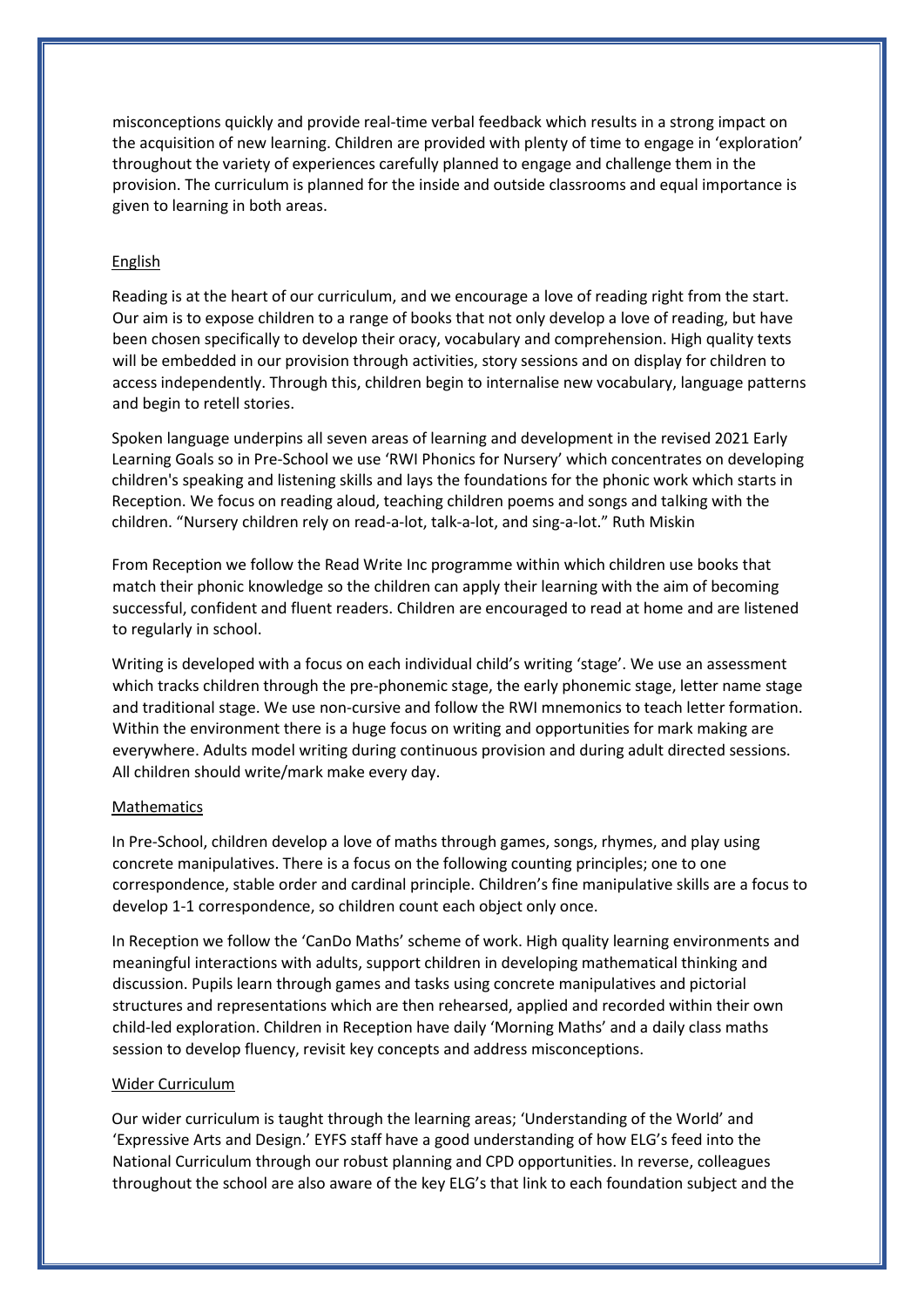progression of the subject. Exciting, purposeful and contextual activities are planned to build on children's natural curiosity. For example, building a boat for their favourite toy enables them to think like a 'Scientist' and 'Engineer' as they explore a range of materials and test out their own ideas.

Our inclusive approach means that all children learn together, but we have a range of additional interventions and support for children who may not be reaching their potential or are showing a greater depth of understanding and need further challenge. This includes, for example, sessions for developing speech and language, social skills, fine motor skills, phonics, and mathematics.

Regular monitoring of teaching and learning by SLT and the EYFS leader ensure staff develop good subject knowledge. The EYFS leader ensures staff receive CPD specific to Early Years to develop their practice. For example, we offer CPD on effective observations, in order to understand where pupils are, and their 'next steps,' for learning.

#### **Impact- What we want the outcomes to be**

#### **Baseline**

Prior to children starting school, staff spend time speaking to the child's parents, previous settings and read previous learning journey's to gain an understanding of the whole child and where they are at. During the first half term in Pre-School and Reception, all staff use ongoing assessments, observations and conversations with the child to develop a baseline assessment. This identifies each individual's starting points in all areas so we can plan experiences to ensure progress. This information is tracked on Insight.

We also have to take part in the statutory Reception Baseline Assessment (RBA). This assessment focuses on 'Language, Communication and Literacy,' and 'Mathematics.' The purpose of this is to show the progress children make from Reception until the end of KS2.

#### Ongoing Observation

Our observations record the WOW! moments using the WONDER steps. This formative assessment does not involve prolonged periods of time away from the children and excessive paperwork. Practitioners draw on their knowledge of the child and their own expert professional judgements through discussions with other practitioners, photographs and physical examples such as a child's drawing / making. Observations are added to the children's WOW books.

# **WONDER!**

# **QUALITY OBSERVATIONS: SUCCINCT, FOCUSED & REAL. NO NOVELS NEEDED!**

- .WOW WHAT WAS THAT WOW MOMENT? BRIEFLY DESCRIBE!
- OVER HEAR! WHAT WAS ACTUALLY SAID? THIS CAN BE SO POWERFUL!
- .NEW SKILLS- WHAT NEW SKILLS WERE DISPLAYED THAT YOU HAVE NOT SEEN PREVIOUSLY?
- .DIG DEEPER HOW DID THE CHILD BEHAVE/LEARN? CONSIDER COFL HERE!
- ENGAGEMENT DID YOU INTERACT IN ORDER TO MOVE THE LEARNING ON?
- RESULT WHAT HAPPENED AFTER THIS? HOW DID THE WOW MOMENT END?